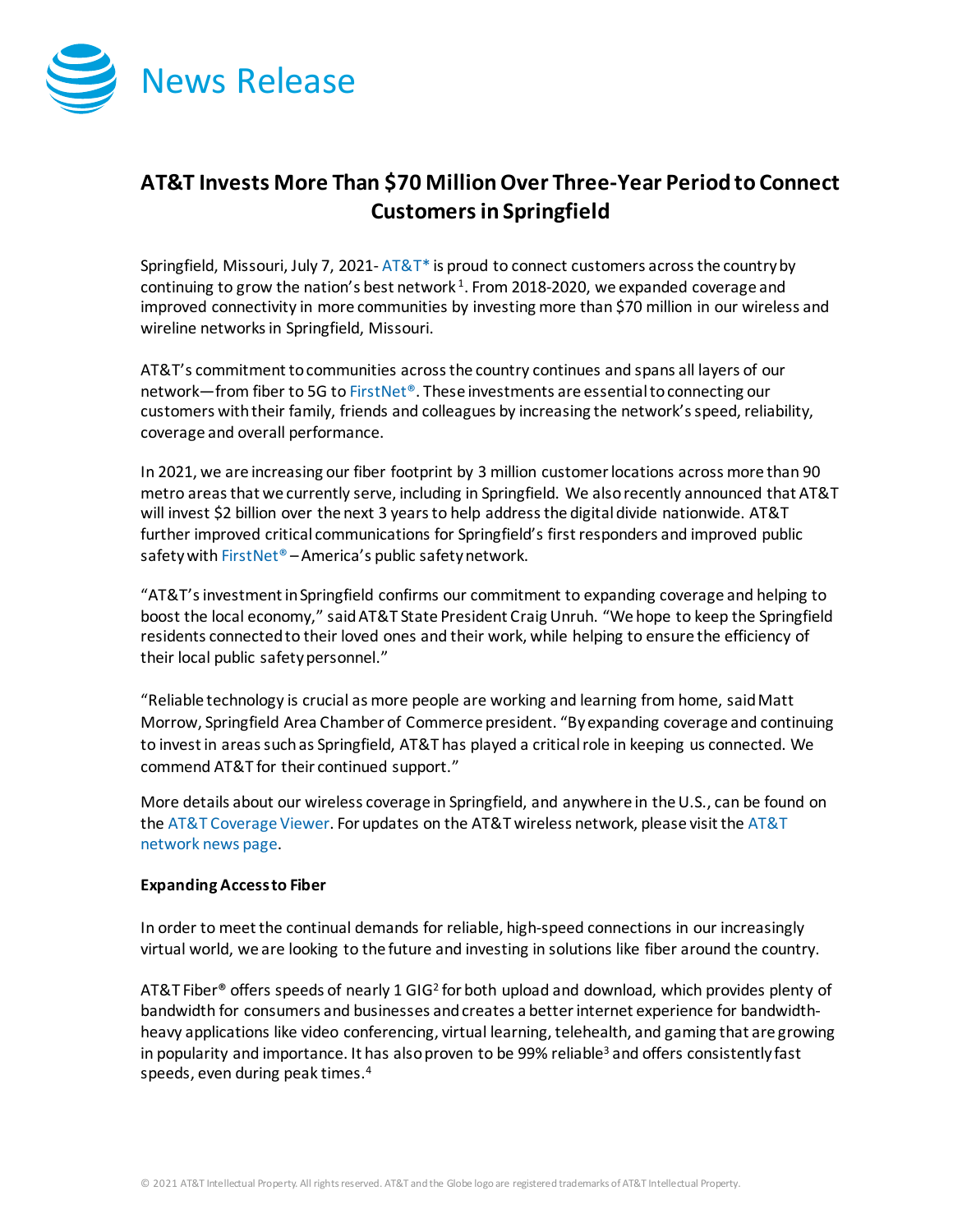

**Is fiber available in my area?** We currently offer AT&T Fiber in more than 90 metro areas across the U.S. AT&T Fiber is currently available in Springfield. To check out the latest fiber pricing options head t[o att.com.](https://about.att.com/story/2020/att_fiber_new_options.html)

### **Bringing fast, reliable, secure AT&T 5G to more Americans**

AT&T is also unlocking the power of 5G for consumers, businesses and first responders:

- **AT&T 5G**, delivered over sub-6 spectrum sets us up to offer a better wireless experience with greater capacity to enable faster responses on capable devices. AT&T offers fast, reliable and secure 5G to 240 million people in 14,000 cities and towns nationwide including Springfield.

To learn more about AT&T 5G, visit our [AT&T 5G site.](https://www.att.com/5g/)

#### **FirstNet: Dedicated to America's First Responders**

We are committed to improving public safety infrastructure. As a part of that commitment, we have invested and built FirstNet in public-private partnership with the First Responder Network Authority (FirstNet Authority) – an independent agency within the federal government. FirstNet is the *only* nationwide, high-speed broadband communications platform dedicated to and purpose-built for America's first responders and the extended public safety community.

- **Expanding to serve**: FirstNet focuses on where first responders need connectivity. We've moved quickly to deliver more coverage, boost capacity and drive new capabilities for first responders. Using all AT&T LTE commercial spectrum as well as high-quality Band 14 spectrum, FirstNet cover[s 2.71 million square miles nationwide.](https://about.att.com/story/2021/fn_expands.html) And we're actively extending the reach of FirstNet in Missourito give agencies large and small the reliable, unthrottled connectivity and modern communications tools they require.
- **First responder-centric 5G**: FirstNet subscribers in parts of 38 cities and more than 20 venues now have access to AT&T 5G+. Our [approach to 5G](https://about.att.com/story/2021/fn_5g.html) for public safety is unlike anything else. We've upgraded the dedicated FirstNet network core to enable 5G connectivity that is being built to intuitively optimize the experience for America's first responders. First responders maintain voice communications with *always-on* priority and preemption on LTE, while the FirstNet network determines the best route for data traffic with compatible devices, whether that's 5G+ or LTE spectrum.

The FirstNet network is providing Springfield public safety with truly dedicated coverage and capacity when they need. These advanced capabilities enable FirstNet to help fire, EMS, law enforcement save lives and protect their communities.

FirstNet and the FirstNet logo are registered trademarks and service marks of the First Responder Network Authority. All other marks are the property of their respective owners.

<sup>1</sup> GWS awarded AT&T Best Network OneScore 2020. GWS conducts drive tests for AT&T and uses the data in its OneScore analysis.